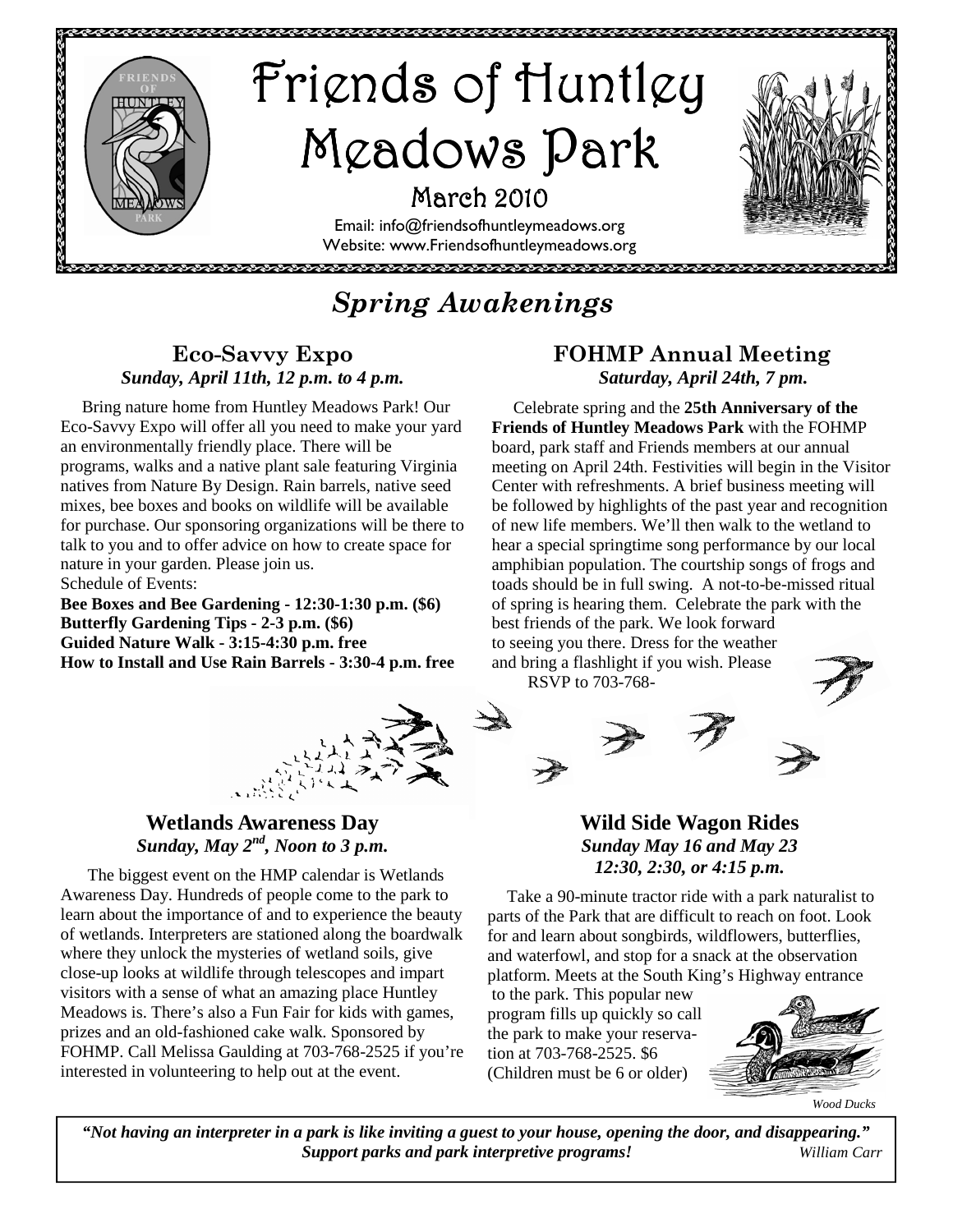# **Park Manager's Message**

 *A Walk on Huntley's Wild Side* 



The wildlife that use our parks, songbirds, flying squirrels, owls, pollinators, frogs, etc., often need to cross property lines to find food, water, mates and shelter. This brings them into our neighborhoods. So, to truly provide for the wildlife of Huntley Meadows and other parks, we can all create "mini" wildlife sanctuaries at home, a sort of rest stop plus grocery for traveling wildlife in need. I think of this as spring approaches and the gardener in me starts whispering… conspiring with my inner naturalist to create the "perfect garden" for bees, butterflies, finches, hummingbirds, tree frogs, thrushes, box turtles and other great critters. A list emerges of native plants that will act as wildlife magnets while somehow surviving deer browse, summer droughts and Virginia clay. "It can't be done!" claims my inner realist. So what's the answer?

 Of course, there is no *perfect* answer, just as there is no *perfect* plant list. The joy of combining gardening, native plants and attracting wildlife is that each site is different, with its own unique palette and partnership of native plants, local wildlife and gardening challenges. However, if you live in Northern Virginia, there are several tough native plants that are guaranteed to attract wildlife, while also surviving this area's weather, herbivores and rough soil.

 There are literally hundreds of great native plants to use in a Northern Virginia wildlife garden. Your favorite species may be missing from this list, as are many of my favorites. I've tried to keep it simple and just pick a few over-achievers. The following list focuses on tough, wildlife magnets and includes the few native species that I know to be truly deerresistant (DR). Everything not listed as DR can (and probably will) be munched by our hoofed friends, so only use them if deer are not an issue in your neighborhood or you have other methods for discouraging deer. Pick a few that fit your yard, dig a hole and start creating your own wildlife sanctuary. Have fun and get started this spring!

#### *Kevin Munroe*

*For more information about each species, visit the FOHMP website or stop by the park and ask for the full plant list.* 

#### **Trees:**

White Oak (Quercus alba) Slippery Elm (Ulmus fulva) Sassafras (Sassafras albidum) Virginia Pine (Pinus virginiana) DR American Holly (Ilex opaca) DR Common Paw Paw (Asimina triloba) DR **Shrubs:**  Serviceberry (Amelanchier sp.) Silky Dogwood (Cornus amomum) Highbush Blueberry *(*Vaccinium corymbosum) Summersweet Clethera (Clethra alnifolia) Inkberry (Ilex glabra) DR Coastal Leucothoe (Leucothoe axillaris) DR Shrubby St John's wort (Hypericum prolificum) DR Spicebush (Lindera benzoin) DR **Wildflowers:**  Wild Bergamot (Monarda fistulosa) Goldenrod (Solidago sp.) DR Golden Ragwort (Packera aurea) DR Giant Hyssop (Agastache sp.) DR Mountain Mint (Pycnanthemum sp.) DR Meehan's Mint (Meehania cordata) DR **Ferns:**  Christmas Fern (Polystichum acrostichoides) DR Evergreen Wood Fern (Dryopteris marginalis) DR

### **Build a Wildlife Sanctuary**

Saturday March 27, 3-5 p.m. Join Park Manager Kevin Munroe for a Power Point presentation about planting for wildlife and backyard conservation. Reservations required. \$6

#### **Park Manager Walk and Talks**

Saturday March 13, April 17, and May 22, 4-6 p.m. Join Park Manager Kevin Munroe on these monthly walks. Find out about the wetland restoration project and learn about the wildlife for which the Park is known. Reservations required. Cancelled if rain. *Free* 

#### **Dazzled By Dragonflies**

Saturday April 3, 3-4:30 p.m.

You won't want to miss this illustrated presentation about these fierce predators and daring aerial acrobats, conducted by Park Manager and dragonfly expert Kevin Munroe. Children must be accompanied by an adult. Reservations required. \$6 (9 years and up)

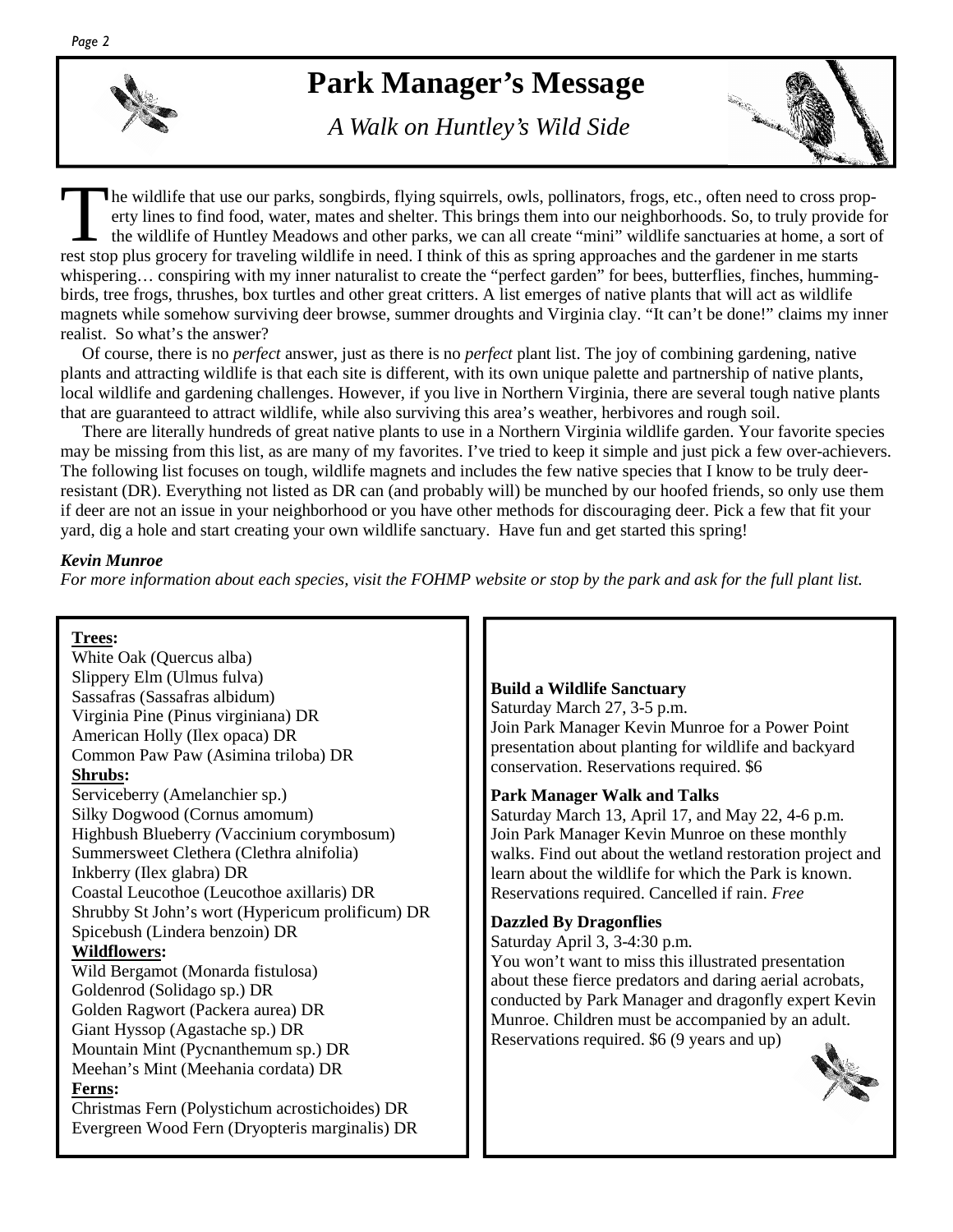# **How To Be An Advocate**

We have all been encouraged to appeal to our County Supervisors not to enact the suggested 15% budget eduction for the Park Authority in the fiscal 2011 county budget. Most of us do not make such a case to our elected officials very often, and may be uncertain how to best present our opinions. Chairman Bulova has a wellhoned presentation on how to go about influencing your elected officials, which I have heard more than once. It lists 5 points to remember. These points are:

 1. Understand the Legislative Process. Know what can and cannot be done, and who can do it. Some actions can only be done at the State level, others more locally. It is meaningless to complain to a County official about matters taking place in the General Assembly, and vice versa. In this case, the budget is a County matter. But there are portions of the budget that are mandated by the state (education, public safety, etc) over which the County has little control. The Park Authority budget cuts are squarely a County decision!

 2, Know your subject and set expectations for what you want to do. Learn how the budget is developed and adopted, how the Park Authority fits in the larger County fiscal operation, and what will be lost if the reductions are imposed.

 3. Have a clear message, articulate the problem and propose a solution. It is much more persuasive to offer a solution to a problem than to simply complain. Suggest alternatives that the official can ponder and possibly apply to the overall budget situation.

4. Work with all stakeholders. Engage with all constituents of the affected community. We are doing that in this Park Authority budget issue through the efforts of the Federation of Friends Groups. But this problem also affects other areas of the County (Libraries, schools) so we should be coordinating our efforts with supporters of these groups as well. This makes others part of the process and instills a sense of ownership of the problem, a sense of teamwork, and a general 'we are all in this together' attitude.

 5. Be prepared to persist. Budget deliberations are usually long, uphill crusades. It is of little use to write a letter and think you are done. You have to stick with the effort – follow up with visits, phone calls, letters to editors, recruiting helpers (see rule 4), and to never let up. It was once said that 90% of winning is simply showing up. So, if you want to win, be persistent.

Two points that I would add: First, don't threaten. It is counter productive to write a letter asking for something in the first paragraph, and then threaten to withhold your vote in the second paragraph if they don't get it for you. Second, demonstrable facts always win over emotion. Be calm, be positive, and be right!

# *Harrison Glasgow*

*FOHMP board member* 

# **Park Cuts in 2011 Fairfax County Budget**

 Huntley Meadows and the Fairfax County Park Authority are going to need your help to make this a good year for our parks. All of us have heard the bad news about the County Budget deficits. The proposed 15% cuts to the FCPA budgets are going to have a severe effect on the stewardship and preservation of our parkland. Here is what you can do to help: Please contact members of the Fairfax County Board of Supervisors.

 We need to publicly advocate for parks and for the County's natural resources. Send an email, make a phone call, write a letter or register to speak at the budget hearings. Your efforts will be a crucial part of protecting our natural and cultural resources and quality of life today and in the future.

#### **Call in your support for parks**

County's Budget Hotline: 703-324-9400 You will have two minutes to record your opinions.

#### **Write letters and address them to:**

Sharon Bulova, Chair Fairfax County Board of Supervisors 12000 Government Center Parkway, Suite 530 Fairfax, VA 22035 Or email them to the Board's clerk : clerktothebos@fairfaxcounty.gov

#### *Attend the public Budget Hearings*

The FY2011 Fairfax County Budget Hearings are scheduled for April 6, 7 and 8. They will be held at the Fairfax County Government Center. To testify at the hearings, register in advance with the Clerk to the Board by calling 703-324-3151. You will have three minutes to speak. The public hearings are scheduled to begin at 6 p.m. on the 6th and 3 p.m. on the 7th and 8th.

For more information on the budget, visit: www.fairfaxcounty.gov/budget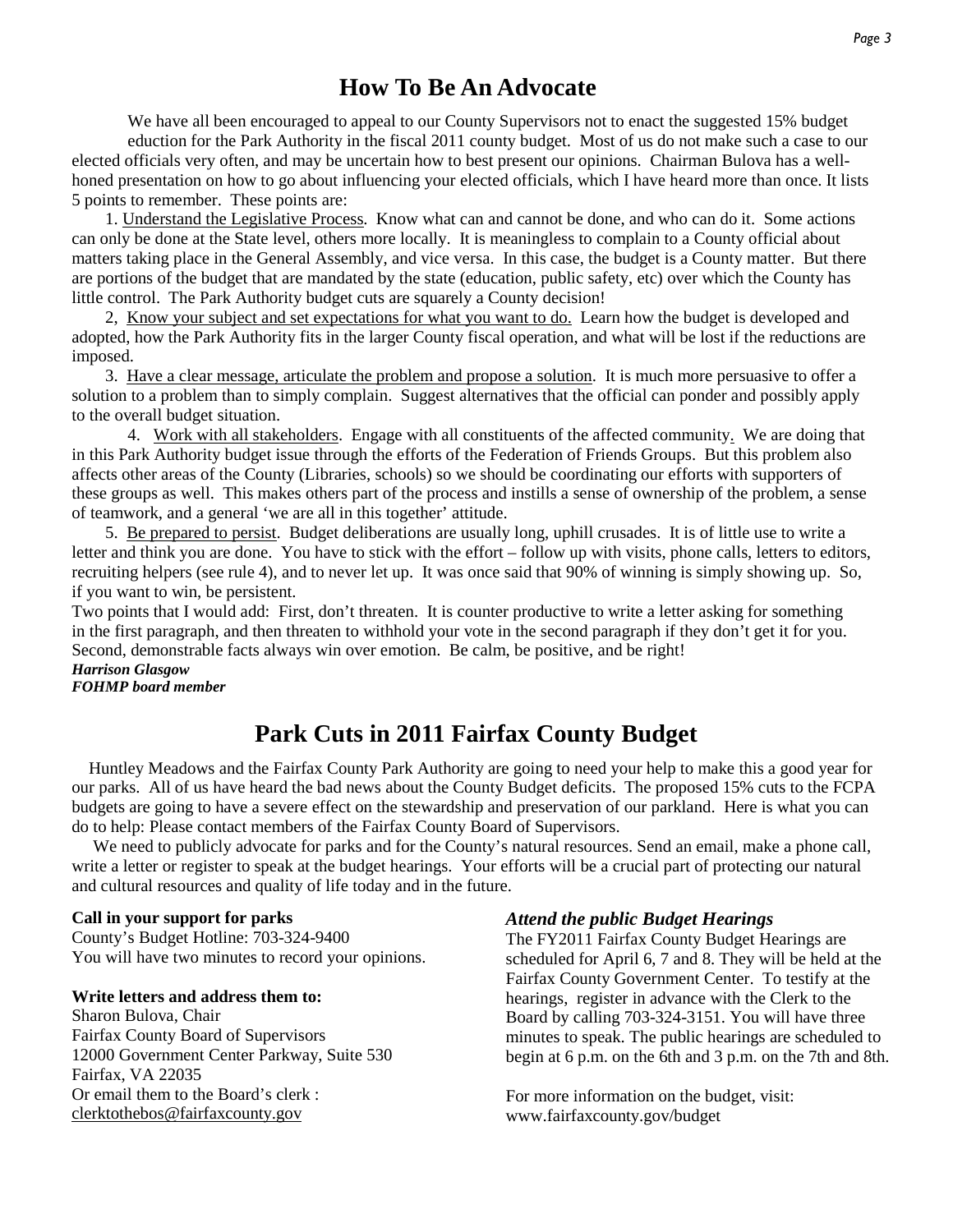# **Spring Art News**

## *Wildlife Photography by the Northern Virginia Photographic Society*  **Opening reception Sunday, March 7, 2 to 4 p.m.**

Members of the Northern Virginia Photographic Society will be exhibiting their best nature shots this March and April. Some of the members are familiar faces at Huntley Meadows. Volunteers Fred Siskind and Marilyn Gaizband belong to this long-standing, prestigious club. Corey Hilz who has taught nature photography here, and Bob and Jorja Feldman who have exhibited here, are members, too. The public is invited to join the photographers at the opening reception. The show will be hanging in the Visitor's Center during March and April.

The Northern Virginia Photographic Society promotes the enjoyment, mastery and furtherance of photographers of every skill level. To find out more visit their website at www.nvps.org.

## *Wildlife in Watercolors Paintings by B.J. Opfer Artist's reception, Sunday, May 16th, 2 to 4 p.m.*

B.J. Opfer is an accomplished wildlife artist who has been painting local wildlife for 25 years. His paintings have been exhibited at art shows in Northern Virginia and at nationally recognized juried shows. Using watercolors to emphasize the softness of feathers, his paintings are sensitive and realistic portraits. Birds from his backyard are often his subjects as well as waterfowl and shorebirds of the coastal region. His portfolio also includes small mammal paintings. Original paintings will be on sale as well as prints. A portion of the proceeds supports Huntley Meadows Park. The public is invited to attend the artist's reception on May 16th. The paintings will be on display in the Visitor's Center during May and June.



Pileated woodpecker by B.J. Opfer

# **Friends of Huntley Meadows Park 2009 Photography Contest**

 FOHMP held their fifth annual Photography Contest in December. The show, for amateur photographers, featured photographs taken at the park. We wish to thank our juror, Scott Musson, for having so carefully chosen the winning photos. A great big thank you also to the staff and volunteers who assisted in hanging and labeling the photos.

 The photography show is a fundraiser for FOHMP as well as an excellent opportunity for amateur photographers to share their work with the public. We wish to thank all those who together submitted an amazing total of 100 photographs for the show. We congratulate the winners and thank you all for participating.

*Sarah Stromayer, Art Show Coordinator* 

#### **Adult Category Winners**

First Place: Dale Nelson Second Place: Mary Radaban Third Place: Curtis Gibbons Honorable Mention: Nancy Pryor

#### **Youth Category Winners**

First Place: Sharon McGrath Second Place: Anna McGrath Third Place: Kyle Delaney

The Friends of Huntley Meadows Park would like to thank the following new Lifetime members:

#### *T. O. Miller Stuart and Linda Nottingham Laurie and Eric Winakur*

We appreciate the support from our members that allows FOHMP to achieve our goal of helping to preserve and protect the park. If you would like to give a "lifetime" of support to Huntley Meadows by becoming a life member, please send a donation of \$150 to:

Treasurer, FOHMP 3701 Lockheed Blvd. Alexandria, VA 22306

*Thank you! Connie Carpender Membership chair* 

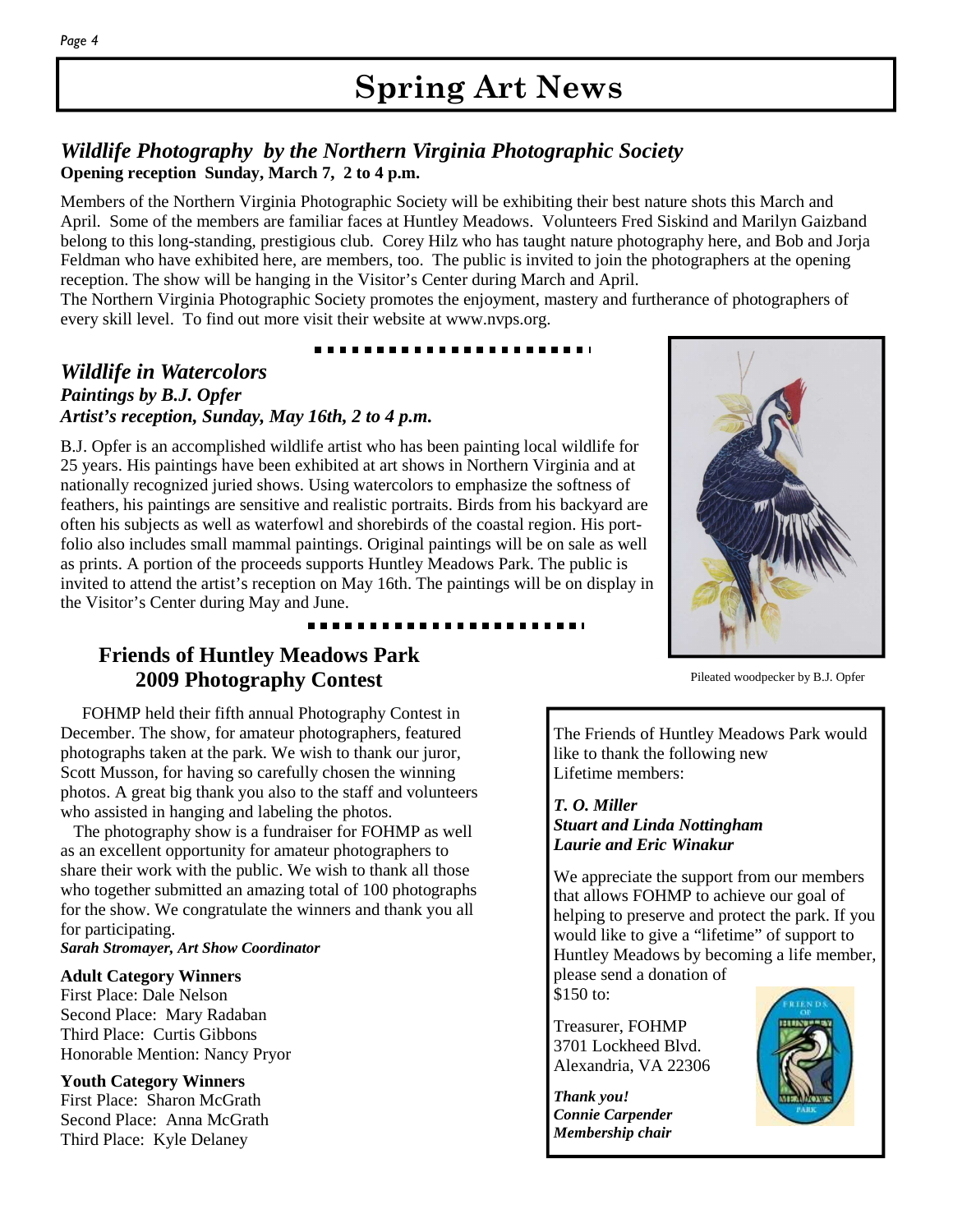# **Huntley Meadows Park News**

## **Deer Exclosure Sign Completed and Installed**

 The deer exclosure on the HMP entrance road has a new interpretive sign explaining why the huge fence is there and its purpose. After over a year of working with a team of interpreters and HQ staff to finalize the sign, the results are pretty awesome. The sign looks great and has a removable side panel, making it easy to update every couple of years to show the progress of plants inside the deer exclosure. Comparisons of chronological photos will depict the forest's growth inside and outside the exclosure. Our team of expert volunteer botanists is monitoring vegetation three times a year to record changes in the plant communities. The grant-funded project is also being monitored for long-term changes to the forest canopy without the influence of deer on the ecosystem. We expect in a couple of years the difference will be plain to see and maybe by then the fence will blend into the forest and be less visible. A special thank you to Brian Moore and HMP volunteer Adam Boucher for installing the sign on a very cold January morning.

## **Deer Management at Huntley Meadows Park 2009 – 2010**

 Deer management is back on the schedule in 2009-2010 with our new County Wildlife Biologist, Vicky Monroe, leading the charge. We've had three sharpshooting events this season, tying us for the most visits to any county park. So we are very thankful to Vicky for making Huntley Meadows Park a priority. With our offerings of Krispy Kreme donuts, coffee, chili (Thank you, Nancy) and pizza to the Wildlife Biologist staff and tactical team on shooting nights, we hope to keep it that way for many years to come. During the three sharpshoots this year, we culled a total of 40 deer with 22 bucks and 18 does. The deer meat was donated to Hunters for the Hungry to feed the needy**.** Over the last three years, the park has received very little deer management support from the Wildlife Biologist due to budget cuts and staff shortages. For that reason, we decided to remove as many deer as possible this year, resulting in larger numbers of bucks taken than in normal years. Next year, we will return to the standard procedure of targeting reproductive does. The deer management program was very successful and efficient this year and we hope for the same next year. The most recent deer population survey at Huntley was done in the fall of 2007 and resulted in an estimated 203 deer using the park. This equates to 91 deer per square mile using the park. The typical eastern forest can sustain approximately 15 – 20 deer per square mile without damaging existing plant communities. We will be back at it again next year.

# **Internship Opportunities at Huntley Meadows**

 Thanks to Friends of Huntley Meadows Park and Birdathon supporters, there are two internship opportunities at Huntley Meadows Park this summer. If you wish to gain practical experience in nature center operations and teaching children about the natural world, then the **Naturalist Internship** may interest you. Those who seek a career in wildlife management or environmental sciences may wish to apply for the **Natural Resource Management Internship**. Both positions are 11 weeks beginning May 31, 2010 and ending August 13, 2010. Interns work 40 hours a week and receive a stipend of \$2700. To apply please send a resume and letter of intent by March 26, 2010 to Huntley Meadows Park, 3701 Lockheed Boulevard, Alexandria, VA 22306, attention Carolyn Gamble (carolyn.gamble@fairfaxcounty.gov) for the Naturalist Internship and attention Dave Lawlor (dave.lawlor@fairfaxcounty.gov) for the Natural Resource Management Internship. Call the park at 703-768-2525 for more information.

## **Volunteer Opportunities** *(If interested, call Ann Stat at the park at 703-768-2525).*

#### **Program Leader for Wednesday or Friday mornings**

 Teach twice each month between 9:30-noon. Lead a class of elementary students, their teachers and chaperones on a wetland field trip.

#### **Weekend Front Desk VOD (Volunteer-on-Duty)**

 Volunteers needed for weekends at the Visitor Center's front desk. Greet and orient the public, answer phones, take program reservations and make sales.

#### **Trail Monitors**

 Be the eyes and ears for the park. Walk the trails and interact with the public by answering wildlife questions and chatting about park rules.

#### **Eco-Savvy Expo and Wetlands Awareness Day**

Volunteer help needed for these half-day events.

#### **Highway Clean-up**

Volunteer to help clean-up near the park's Entrance road on March 27th.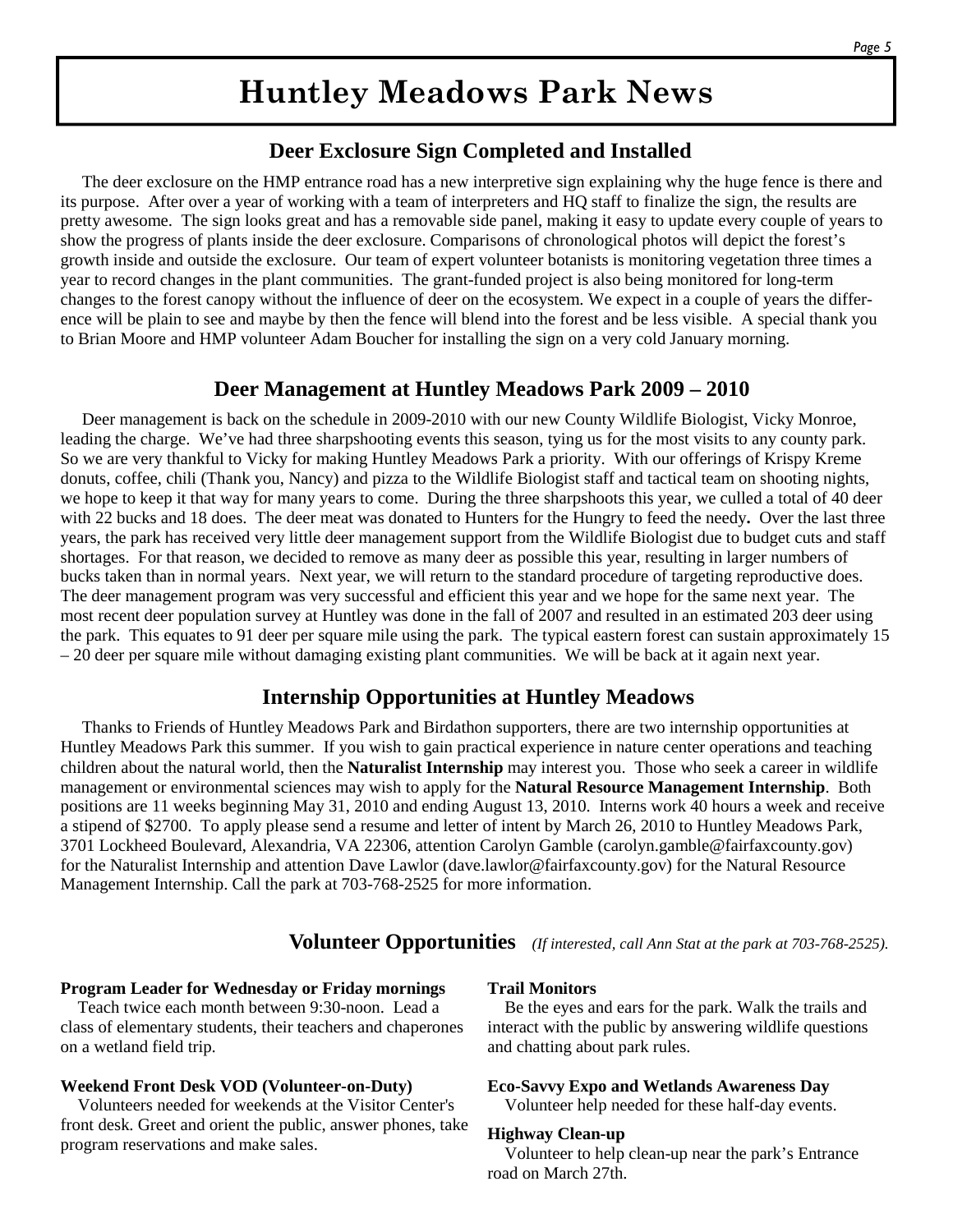

### *The meaning of life is to give life meaning*

 My son, Malcolm, picked out a bumper sticker with this quote on it when he was about 10. It has stood the test of time on the back bumper of our van for the past six years and 125,000 miles, while other stickers have come and gone. As we struggle with the challenges of these political and economic times, it is not always clear what gives our lives meaning. When things are going well, it is easy to plow ahead – take on one project after another, and pat ourselves on the back for a job well done!

 Thus said, in the past couple of decades, Fairfax County has been moving forward and providing its citizens with the amenities of a progressive, financially sound, and nationally recognized municipal government. Due to our current economic and political challenges, Fairfax County does not have the resources to continue services at the level we, as residents, are accustomed to. This brings me back to the opening quote. What gives our lives meaning? We all have asked ourselves this question, perhaps more than once, and seek answers.

 For me, educating people of all ages about the natural world, its valued and limited resources, and working to protect these resources for everyone, is something that gives my life meaning. I believe that there are many of you who will agree. We have all been a part of a movement to share our thoughts with Fairfax County elected and appointed officials through petitions, letters and meetings**.** *Please don't give up the fight yet! The final FC budget will not be voted on and adopted until late April!* It is crucial that we have the resources to enable future generations to experience and learn how our natural world works. There is a balance that will need to be managed and maintained. It is a passion of mine, but also a responsibility as a current resource user.

 Thanks again for all that you have done so far! FOHMP raised over \$8,000 in our first ever appeal with at least a third of our membership participating. These funds will be earmarked for seasonal salaries, resource management and environmental education programs and internships at Huntley Meadows Park. I know that we are being listened to and hopefully making an impact- keep up the good work for the next couple of months while taking time to enjoy spring in all its beauty!

#### *Kathi McNeil, FOHMP President*

#### **2009 Elly Doyle Award Winner Kathi McNeil**

Friends of Huntley Meadows Park President and site volunteer, **Kathi McNeil** was honored at the Elly Doyle Park Service Award reception in November. She was recognized with this top Fairfax County Park Authority volunteer award for her leadership role as two-term president and long-time board member of FOHMP. She was also acknowledged for her many years of contributions as an educator, park steward and park advocate. Our congratulations to Kathi on this well-deserved award, and many thanks for her tireless hours spent promoting our parks.

#### **Yvette St. Laurent**

 We are saddened to report the death of a wonderful friend of the park. **Yvette St. Laurent**, a local artist who loved Huntley Meadows and painted many beautiful Huntley landscapes, died December 30, 2009, after a long illness. Her oil painting of Historic Huntley, which she donated to Friends of Historic Huntley, is currently on display in Supervisor Jeff McKay's office. Several of the park staff have her artwork at home. Her kindness and her ability to paint the magic of Huntley Meadows will always be remembered.

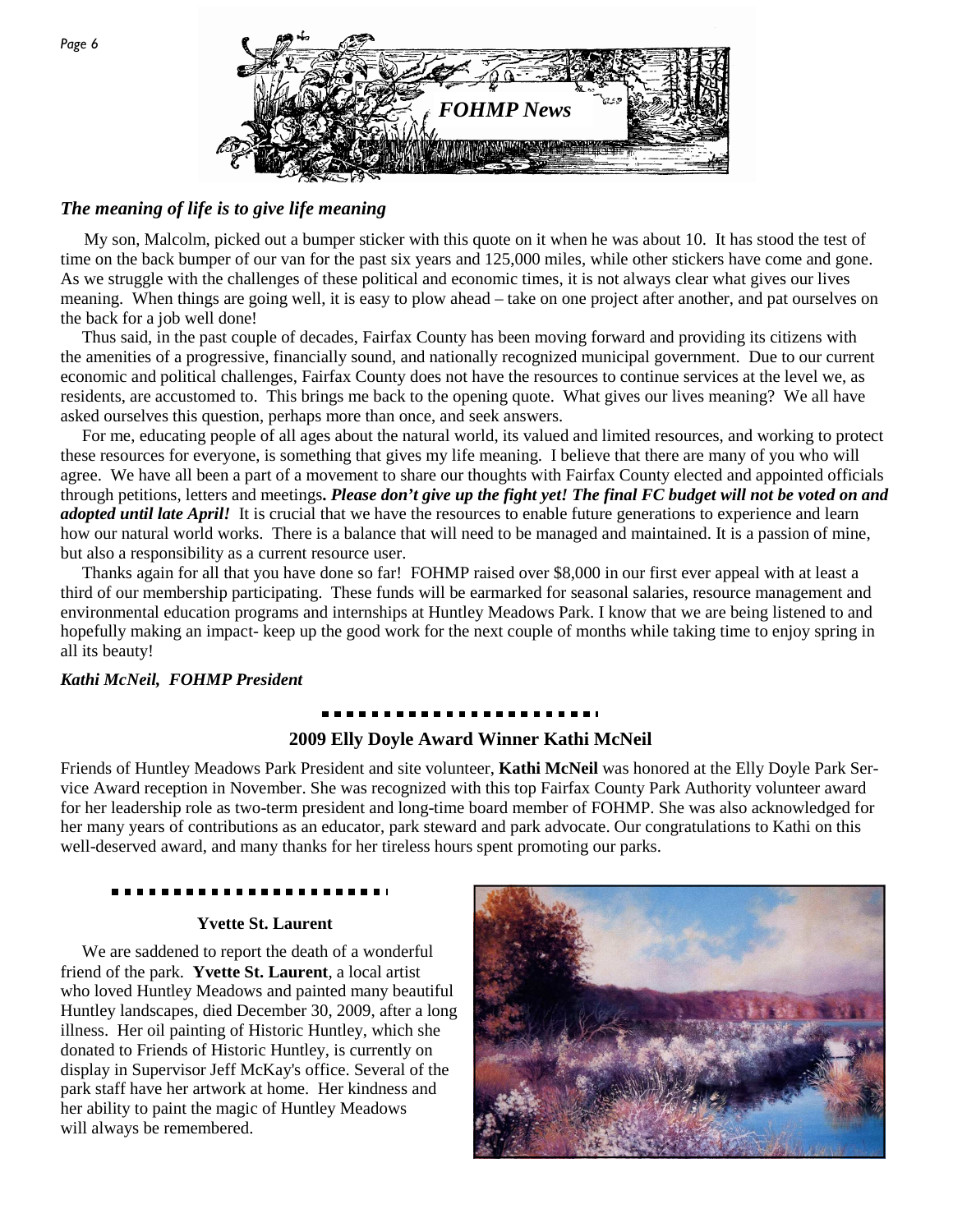# **Support the Huntley Meadows Park Birdathon**

 The other day I was listening to a pair of Red-shouldered Hawks calling and reflected that, although it's winter, raptors were deep into their courtship rituals. It dawned on me that spring nesting time was just around the corner. Cardinals, chickadees, and house finches will soon be heard singing in the morning. Before you know it, there will be reports of warblers appearing in trees which a short time ago were covered with snow. And that means it's almost time for the Huntley Meadows Park  $14<sup>th</sup>$  annual Birdathon on Tuesday, May  $4<sup>th</sup>$ .

 Every year, park staff and volunteers set out very early in the morning to count bird species in the park. Over the years, this event has grown from an annual survey to something more important. It now provides an opportunity to remember and honor Ed Weigel and Ken Howard, two volunteers who for years inspired a love of nature within the park visitors they met. They shared their time, wisdom, wit, and enthusiasm with everyone, acting as true ambassadors for Huntley Meadows. Their good work continues to this day through the park's Natural Resource Internship that is funded by the Birdathon. This internship provides a young person with an opportunity to begin a career in conservation and to get hands-on experience in a great park.

 As always, our goal is to record 100 species for the day. We've done it five times with 108 species in 2004 being our top record. To make a donation, you can do it per species or just by a dollar amount. If you were to donate only a quarter per species seen, 100 species would produce a donation of \$25. That would go a long way towards helping us reach our annual goal of \$2,700. This is our traditional fundraising event of the year when we ask our members to donate to a good cause. We have always appreciated the generosity of park supporters in helping us to meet our goal.

 I believe this is an outstanding cause. Like many of you, I knew Ken and Ed well, and count myself fortunate to have learned so much about the natural world from them. I want to see their good work continue, and I hope you feel the same way. Thank you very much.

*Andy Higgs* 





### **2010 Huntley Meadows Park Birdathon**

------------------------------------------------------------------------------------------------------------

Name:\_\_\_\_\_\_\_\_\_\_\_\_\_\_\_\_\_\_\_\_\_\_\_\_\_\_\_\_\_\_\_\_\_\_\_\_\_\_\_\_\_\_\_\_\_\_

Address:

\_\_\_\_\_\_\_\_\_\_\_\_\_\_\_\_\_\_\_\_\_\_\_\_\_\_\_\_\_\_\_\_\_\_\_\_\_\_\_\_\_\_\_\_\_

Donation Amount: \_\_\_\_\_\_\_\_\_\_\_\_\_\_\_\_\_\_

Please make checks payable to **HMP-FCPA** and write *donations-birdathon* on the memo line.

Mail this form and check to:  **Huntley Meadows Park Birdathon 3701 Lockheed Blvd., Alexandria, VA 22306** 

Results will be posted by June 1 on the FOHMP website: www.friendsofhuntleymeadows.org If you would like a hardcopy of the results, please check the  $\Box$